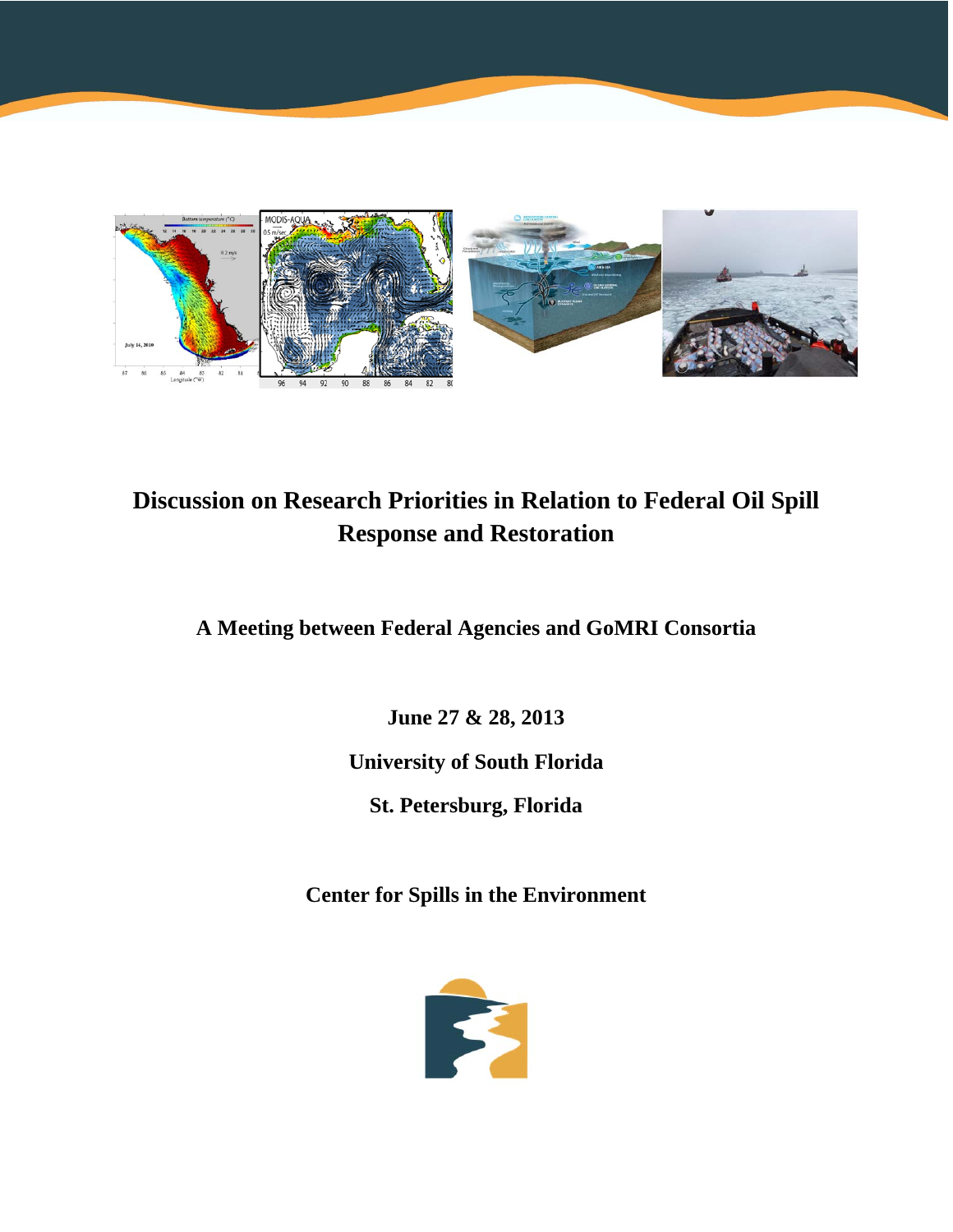#### **ACKNOWLEDGEMENTS**

This workshop was hosted by the Center for Spills in the Environment (CSE). The CSE was created in 2004 in conjunction with its affiliate, the National Oceanic and Atmospheric Administration (NOAA)-funded Coastal Response Research Center (CRRC). CSE focuses on issues related to hydrocarbon spills. Both centers are known for their independence and excellence in the areas of environmental engineering and marine science as they relate to spills. CSE has conducted numerous workshops bringing together researchers, practitioners and NGOs of diverse backgrounds to address issues in spill response, restoration and recovery.

The content for this workshop was developed by an organizing committee of University of South Florida Steven Murawski, David Hollander and Sherryl Gilbert; and Nancy Kinner, Center for Spills in the Environment.

The Center thanks the C-Image Consortium of GoMRI for its support of this meeting, especially Sherryl Gilbert and the staff from the College of Marine Sciences at the University of South Florida, St. Petersburg campus.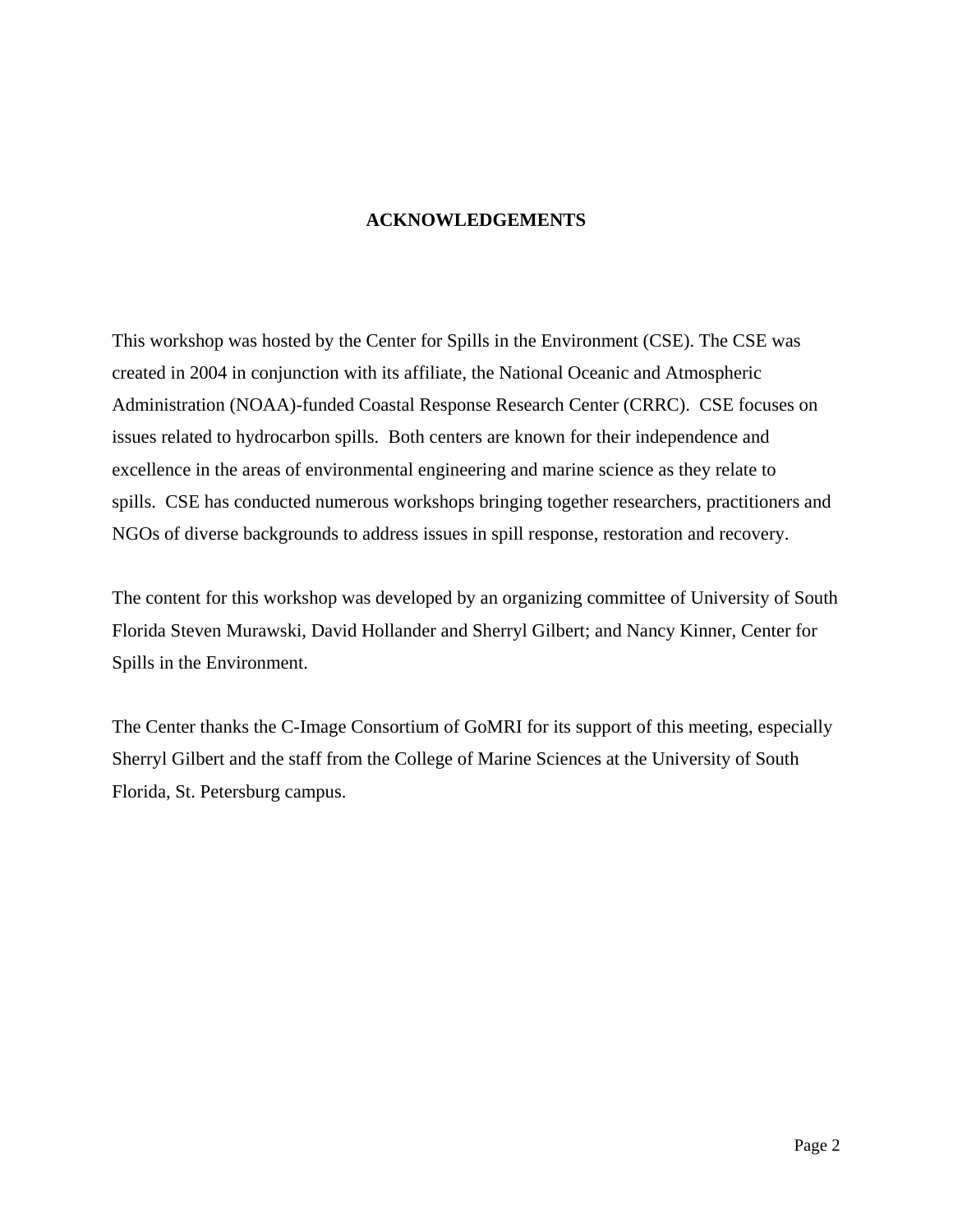# **List of Consortia and Other Acronyms**

| ADIOS3         | Automated Data Inquiry for Oil Spills                                               |
|----------------|-------------------------------------------------------------------------------------|
| <b>C-IMAGE</b> | Center for Integrated Modeling and Analysis of the Gulf Ecosystem                   |
| <b>CARTHE</b>  | Consortium for Advanced Research on Transport of Hydrocarbons in the<br>Environment |
| <b>CSE</b>     | Center for Spills in the Environment                                                |
| <b>CRRC</b>    | <b>NOAA-funded Coastal Response Research Center</b>                                 |
| <b>DROPPS</b>  | Dispersion Research on Oil- Physics and Plankton Studies                            |
| <b>ECOGIG</b>  | Ecosystem Impacts of Oil and Gas Inputs to the Gulf                                 |
| <b>EPA</b>     | United States Environmental Protection Agency                                       |
| <b>GISR</b>    | Gulf Integrated Spill Research Consortium                                           |
| <b>GoMRI</b>   | <b>Gulf of Mexico Research Initiative</b>                                           |
| <b>GRIIDC</b>  | GoMRI Research Initiative Information and Data Cooperative                          |
| <b>NOAA</b>    | National Oceanic and Atmospheric Administration                                     |
| <b>NODC</b>    | National Oceanographic Data Center                                                  |
| OR&R           | NOAA's Office of Response and Restoration                                           |
| R&D            | <b>Research and Development</b>                                                     |
| <b>USCG</b>    | <b>United States Coast Guard</b>                                                    |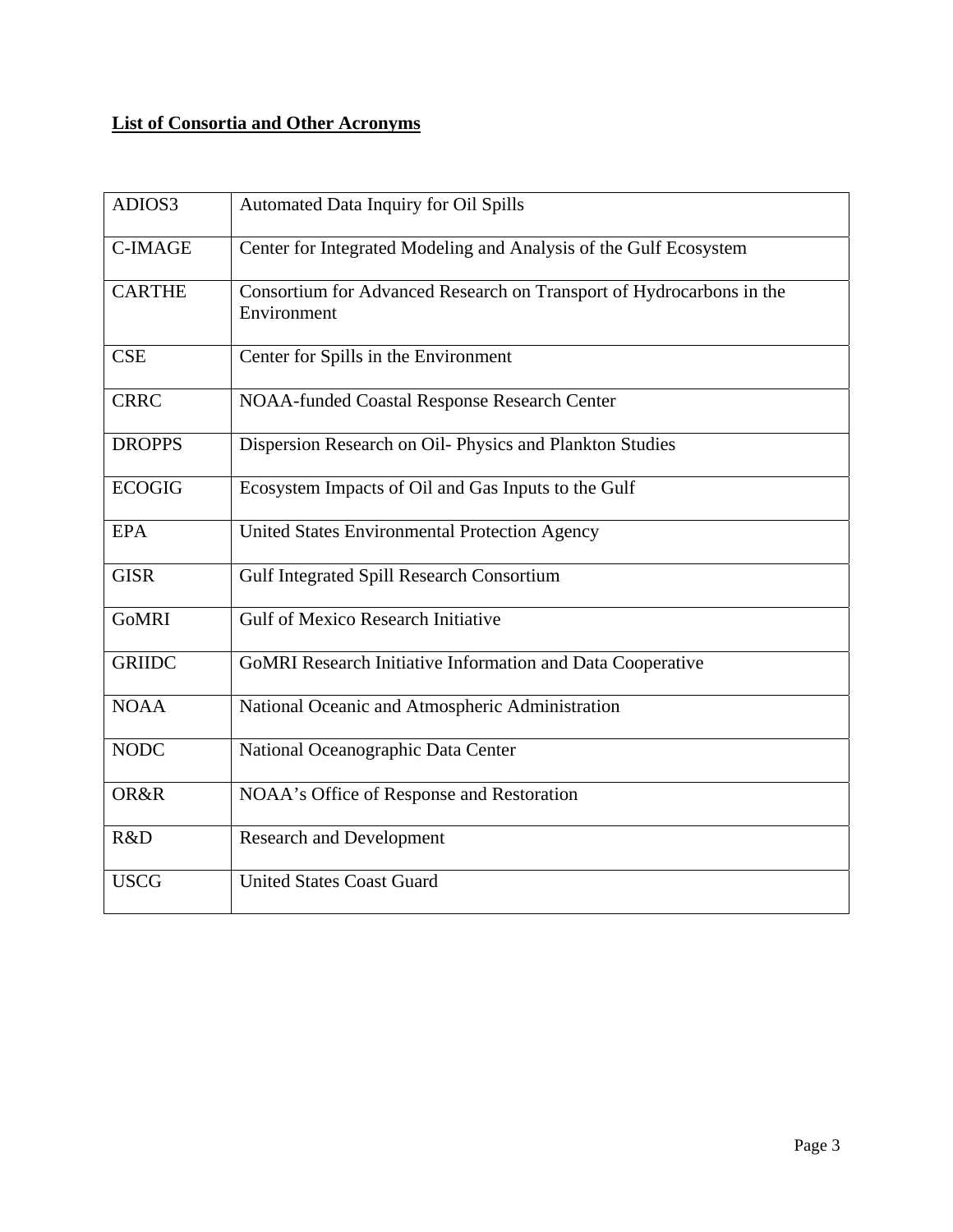# **Meeting Organization and Participants**

This meeting, entitled "Discussion on Research Priorities in Relation to Federal Oil Spill Response and Restoration," was hosted by the Center for Spills in the Environment on June 27- 28, 2013 at the University of South Florida, St. Petersburg. The meeting consisted of presentations on current research conducted by Gulf of Mexico Research Initiative (GoMRI) consortia and federal agencies. After each presentation, participants could ask questions and discuss the research. After all the presentations, there was a final wrap-up discussion session which addressed moving forward and highlighted specific research needs. The objectives of the meeting were to:

- Bring together representatives of federal agencies and researchers of GoMRI
- Have federal and GoMRI affiliated researchers present their research and critical needs
- Discuss recent key research findings regarding oil modeling, fate and effects; including flocculation/sedimentation of oil and dispersed oil.

Participants attended in person or remotely via WebEx. Individuals from the GoMRI consortia represented the: Center for Integrated Modeling and Analysis of the Gulf Ecosystem (C-IMAGE); Deep-C; Dispersion Research on Oil- Physics and Plankton Studies (DROPPS); Consortium for Advanced Research on Transport of Hydrocarbons in the Environment (CARTHE); Ecosystem Impacts of Oil and Gas Inputs to the Gulf (ECOGIG); Gulf Integrated Spill Research Consortium (GISR); GoMRI Research Initiative Information and Data Cooperative (GRIIDC); and research institutes at University of South Florida, St. Petersburg; Rosenstiel School of Marine & Atmospheric Science (RSMAS) at the University of Miami; University of Texas, Austin; Texas A&M; Florida State University; Technische Universitat Hamburg- Harburg (TUHH); and the University of California, Santa Barbara. Individuals from the federal government represented the National Oceanic and Atmospheric Administration's (NOAA) Office of Response and Restoration (OR&R), U.S. Coast Guard (USCG), Bureau of Safety and Environmental Enforcement (BSEE), and the U.S. Environmental Protection Agency (USEPA). State agencies represented were Florida Fish and Wildlife Conservation Commission. Independent researchers participated from SINTEF in Norway; University of Western Australia; Eckerd College, Florida; Industrial Economics Inc.; and Wageningen University.

### **Presentations and Discussion**

Initial presentations reviewed the objectives of the meeting and introduced to the Center for Spills in the Environment (CSE) and GoMRI. The subsequent presentations were on current research from each GoMRI consortium, federal, and independent agencies.

The C-IMAGE consortium focuses on diagraming spill and plume dynamics including:

- Near-field and far-field modeling
- High pressure experiments
- Indicators of sedimentary oil deposition and its biodegradation
- Surface oil dispersion
- Degradation and ecotoxicology
- Impacts on plankton, benthic ecosystem, fish and marine mammals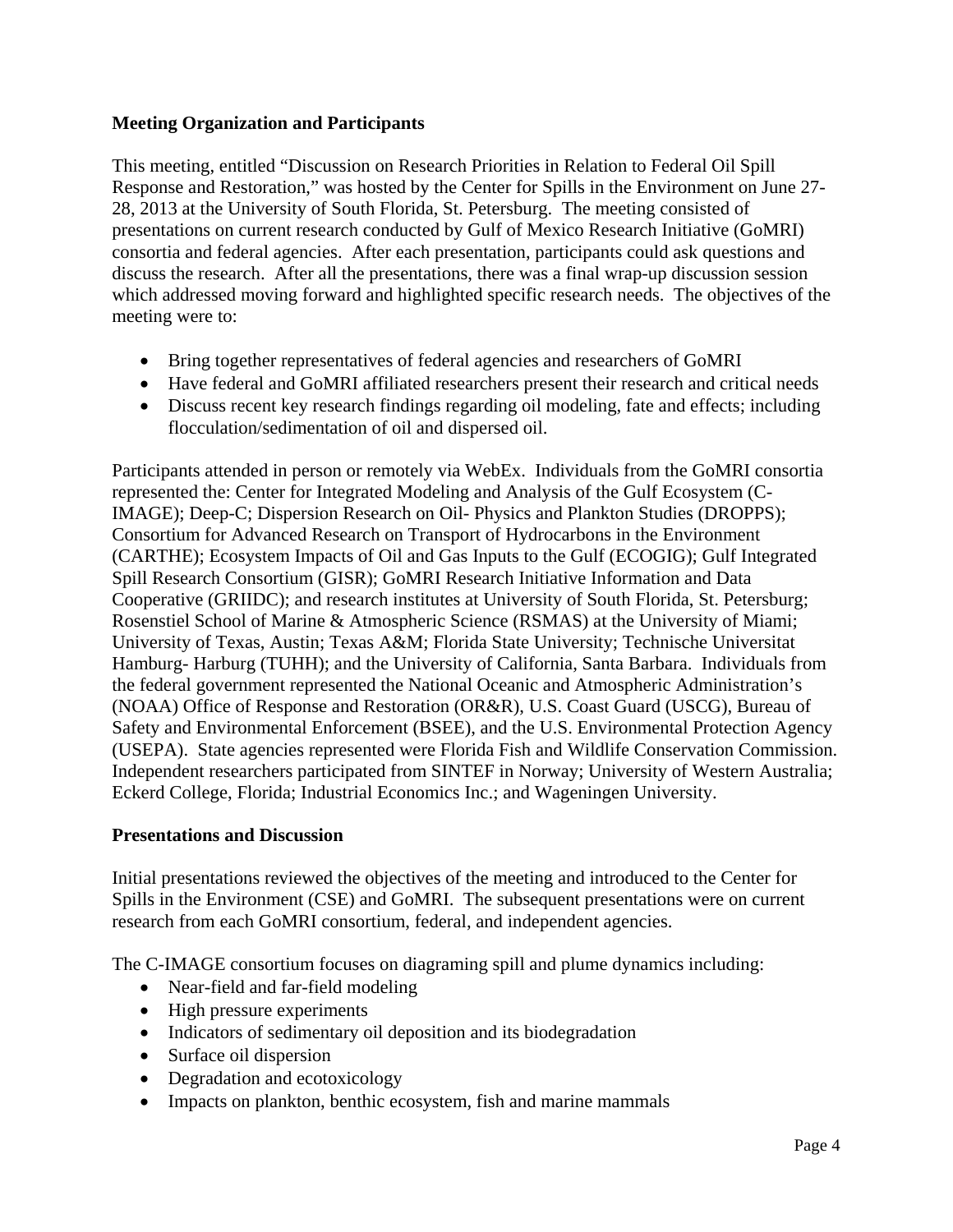- Ecotoxicology
- Ecosystem modeling
	- o Oil-topography interactions
- Quantifying oil exposure.

The Deep-C Consortium focuses on the mechanisms of sedimentary oil deposition including:

- Sediment analysis
- Flocculation and sedimentation
- Hydrodynamic processes in Northeast Gulf of Mexico and connection with oil and dispersed oil
- 3D modeling including exchange between sediment, water and atmosphere
- Oil and gas effects on biogeochemical processes
- Oil fate and tarballs
- Evaluation of biodiversity and trophic interactions.

The GISR consortium focuses on modeling and predicting the behavior of oil in the marine environment by:

- Modeling oil and gas released into the environment
	- o Bay modeling
	- o Shelf modeling
	- o Deep Sea
- Model validation using laboratory plume experiments.

The DROPPS Consortium research focuses on fate of petroleum from a physical and biological perspective, including:

- Distribution, dispersion, dilution of petroleum subjected to physical processes
- Chemical evolution and biological degradation from marine bacteria and plankton
- Small scale processes linked to mesoscale with mesocosms and modeling.

The ECOGIG consortium researches flocculation and sedimentation, focusing on:

- Marine Oil Snow Sedimentation and Flocculant Accumulation (MOSSFA)
- Formation of marine snow with oil and dispersed oil
- Sediment traps and composition
- Microbial community composition fluctuations.

The CARTHE consortium researches plume dynamics and dispersant application during the Deepwater Horizon Incident. Their research includes:

- Effectiveness of physical mixing
- Optimal dispersant injection techniques
- Modeling the mixing of dispersants and the plume
- Modeling transport and comparing to surface drifter data.

The USCG presented on an ongoing project to identify oil spill research needs, conducted by the Interagency Coordinating Committee on Oil Pollution Research (ICCOPR) and three additional research areas including: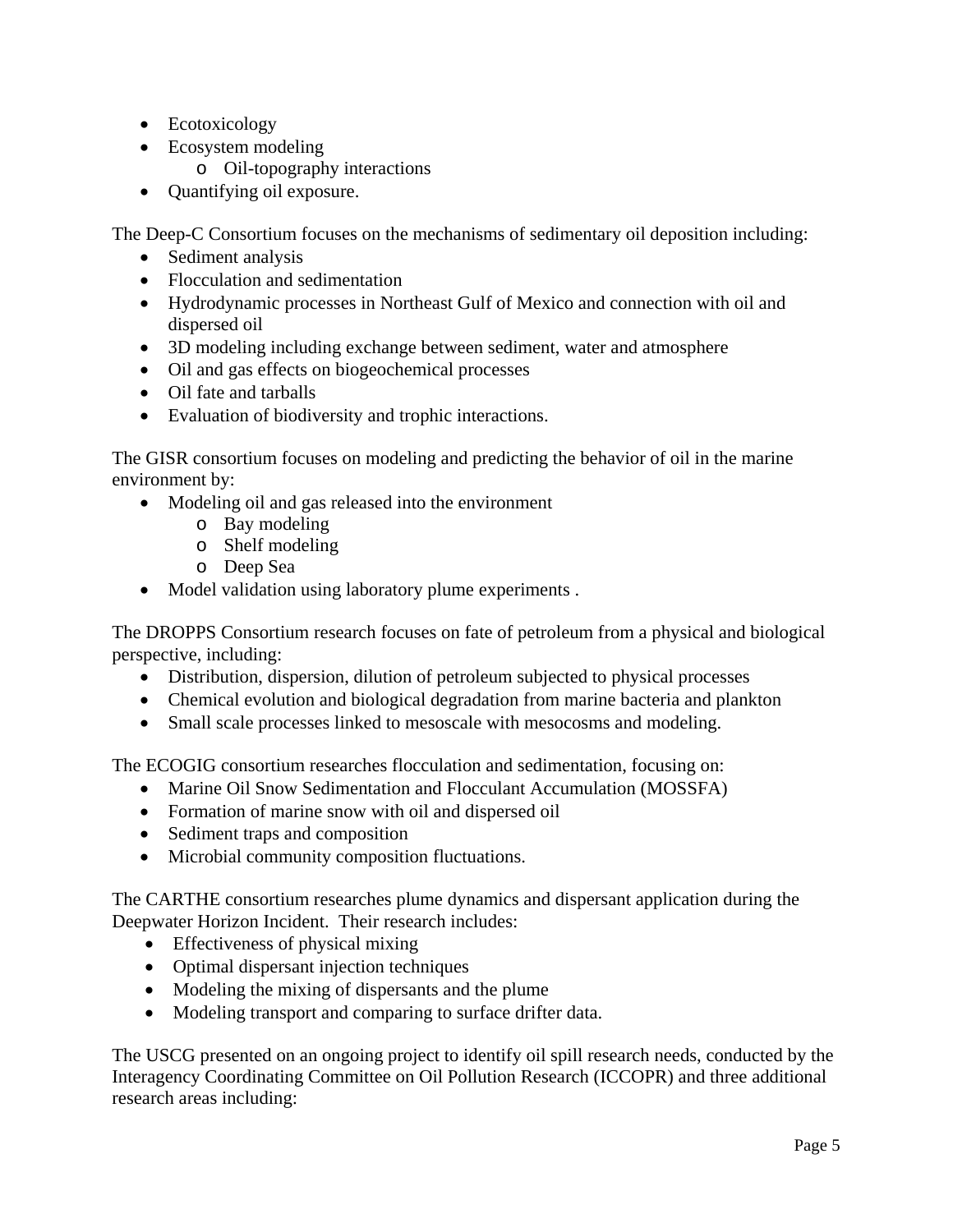- Recovery of heavy oil
- Response to oil in ice
- Detection and collection of oil within the water column.

The objectives of the USCG ICCOPR are to:

- Prepare a comprehensive, coordinated Federal oil pollution research and development (R&D) plan focusing on R&D needs in four categories:
	- o Preparedness
	- o Prevention
	- o Response
	- o Injury Assessment and Restoration
- Promote cooperation with industry, universities, research institutions, State governments, and other nations through information sharing, coordinated planning and joint funding of projects.

NOAA's Office of Response and Restoration's research and development focus areas are:

- Modeling fate and transport
	- o Develop tools for operational use during incidents
- Understanding dispersant physical and toxicological behaviors
- Investigating emerging threats
	- o Oil Sands
	- o Underwater wreck
- Contaminant effects on marine mammals
- Toxicity testing on early life stages of keystone/sensitive species coupled with evaluation on gene expression
- Evolving the management, exploration and interpretation of data
	- o Data management and archived data
	- o Environmental Response Management Application (ERMA®).

Three CRRC funded research projects involve:

- Dtox: A database of toxicological effects of dispersants and chemically dispersed oil
- Chronic impacts of dispersants and chemically dispersed oil on behavior, molting success, and hormone status of blue crab larvae for recruitment and population models
- Response risk communication tools for dispersants and oil spills.

The EPA's research includes:

- Developing a standard, reproducible and repeatable protocol for testing effectiveness of solidifying an oil slick on water
- Developing a standard, reproducible and repeatable protocol to evaluate surface cleaning efficiency of surface washing agents
- Four different decision rules for dispersant application for two oils and two temperatures
- Bioremediation agents for two oils and two media (seawater and freshwater)
- Biodegradation of biodiesel blends under aerobic and anaerobic conditions
	- o Soybean oil
	- o Canola oil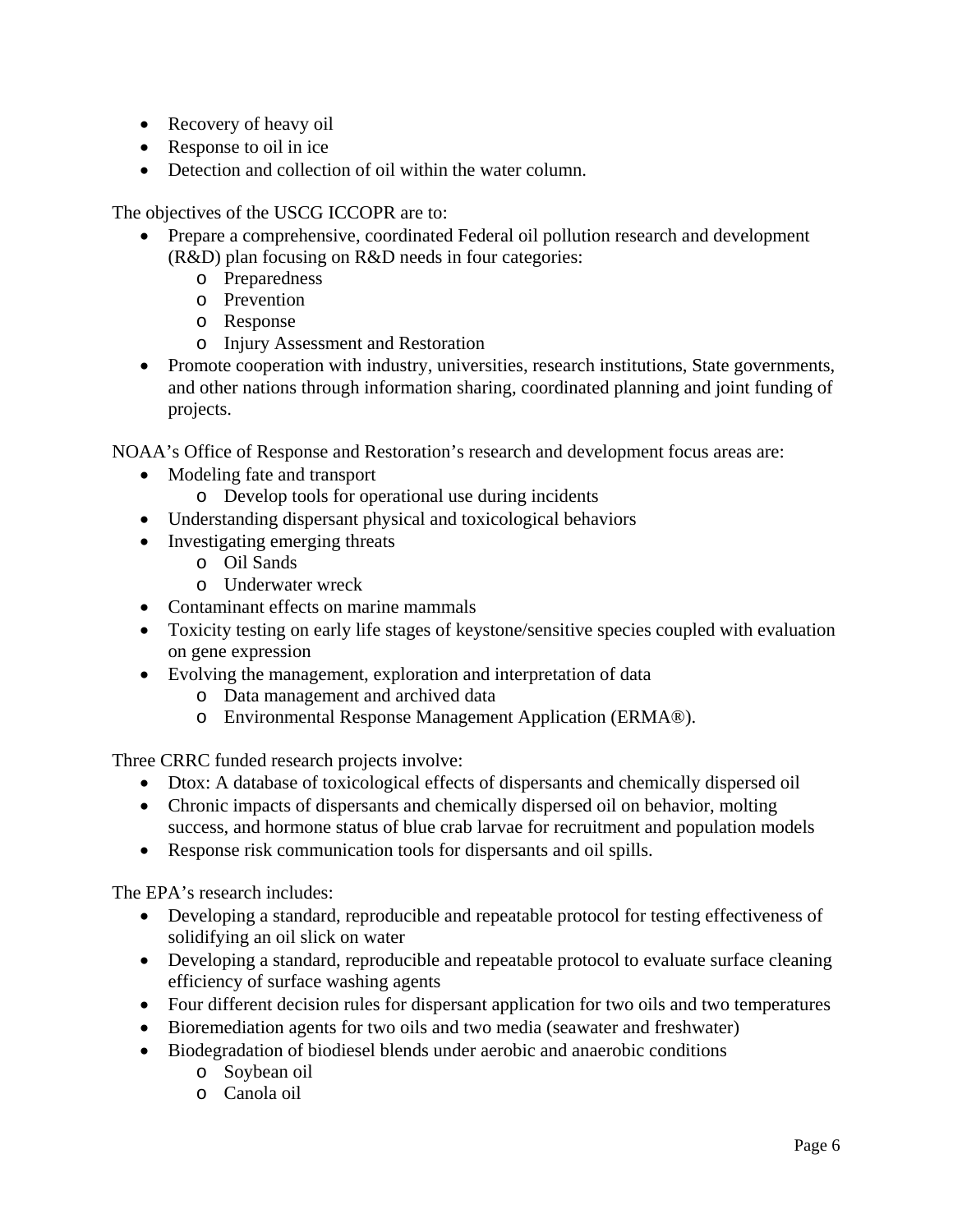- o Flaxseed oil
- Wave tank research analyzing subsea physical and chemical dispersion at high velocity
- Biodegradation and toxicity of diluted bitumen (dilbit).

GRIIDC was established by GoMRI to meet their requirement of assembling all consortia data, results and projects into a database. The database must:

- Be a fully accessible database for results and metadata
- Ensure all data are accessible with minimum time delay
- All data submitted to national database centers.

## **Moving Forward**

After all of the presentations on each entity's current research, critical research gaps were discussed. The results of that discussion are briefly discussed in this section.

General discussion included GoMRI's upcoming request for proposals, which would greatly benefit from knowledge of the new R&D needs in the new ICCOPR report. This would be a way for the GoMRI research funded in the future to meet the priorities denoted by the federal government via ICCOPR. Deep well blowouts are rare events and research on the Deepwater Horizon is beneficial, however, there has to be more data collected on other types of incidents, oils, and under different conditions. The National Oceanographic Data Center (NODC) may be a natural place to consolidate and archive all past, present and future data on the Deepwater Horizon. Other general points, critical gaps and needs addressed during the final discussion included:

- Knitting together all data sets and approaches within the consortia o Consistent and well documented approach
- Providing supplemental and/or supporting data for modeling
- Considering alternative hypothesis to research
- Accounting for oil in the environment from Deepwater Horizon
- Transforming science into policy
- Modifying the oil budget bar graphs to include uncertainty
	- o Refine it to include tarballs
- Updating dispersant research to address and explain what was seen on scene
- Conducting more research into background and baselines conditions
- Including research on the geology of seeps
- Improving high resolution near-shore modeling
- Conducting more research on effects of oi and dispersed oil.

### **Research Needs**

Twelve research needs were highlighted throughout the discussion sessions after each presentation and in the final group discussion. The research needs are listed below:

1. Conduct research involving the application of dispersants at high pressure and low temperatures with the potential for lots of turbidity